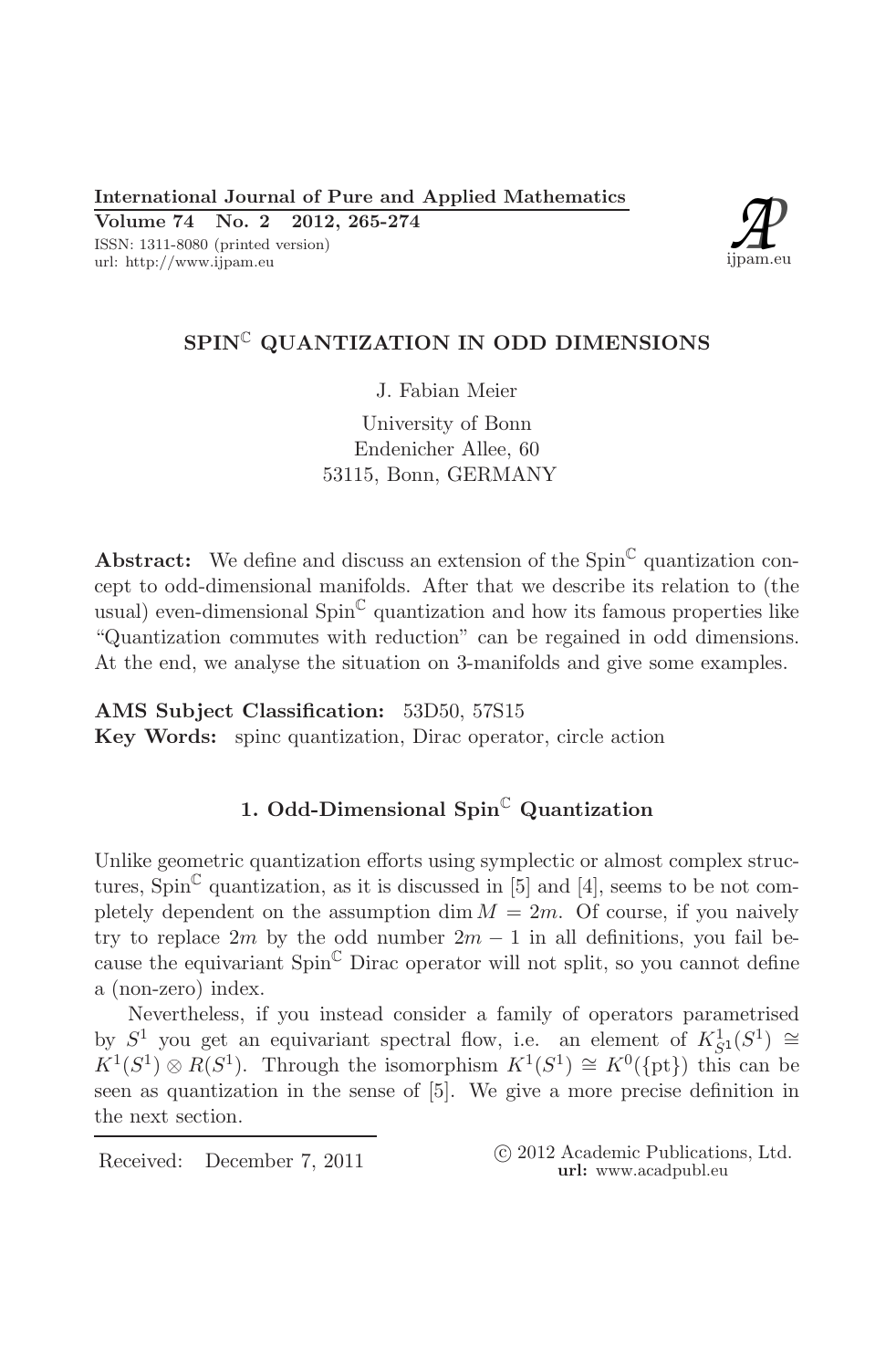This index is closely related to the even-dimensional index, using maps of the form  $M \mapsto M \times S^1$ .

## 2. Definition of the Structure

Let M be a (closed, Riemannian, oriented) Spin<sup>C</sup> manifold of dimension  $2m-1$ with differentiable  $S^1$ -action. We assume that an  $S^1$ -equivariant Spin<sup>C</sup> structure  $P_M$  on M is chosen. In the following discussion,  $\alpha$  always denotes an element of  $H^1_{S^1}(M;\mathbb{Z})$ , which will be interpreted either as the  $S^1$ -invariant first cohomology group or as  $S^1$ -equivariant harmonic one-forms on M. Our quantization will be a map, which associates to a pair  $(\tilde{P}_M, \alpha)$  an element in  $K^1_{\sigma_1}(S^1)$ , being a group homomorphism in the second component.

The Spin<sup>C</sup> structure  $\tilde{P}_M$  has an associated vector bundle  $\mathcal{S}_{\mathbb{C}}(M)$  that comes along with a family of Dirac operators parametrised by connection one forms on the determinant line bundle. All these constructions should be made  $S^1$ equivariant (and in the following discussions all maps between spaces with  $S^1$ action should be equivariant). Now fix one Dirac operator  $\mathcal{D}_0$  and describe all other Dirac operators by  $\mathcal{D}_{\gamma} := \mathcal{D}_0 + i c_{\gamma}, \gamma \in \Omega^1(M)$ , where c means Clifford multiplication.

Now we can associate to  $\alpha$  a family  $\mathcal{D}_{t\alpha}, t \in [0,1]$  of Dirac operators. Since  $H^1_{S^1}(M;\mathbb{Z})$  is isomorphic to the space  $[M, S^1]_{S^1}$  of  $S^1$ -invariant homotopy classes of maps to  $S^1$ , we can choose an  $S^1$ -invariant map  $u_\alpha$  for our fixed element  $\alpha$ . A direct calculation shows that  $\mathcal{D}_{\alpha} = u_{\alpha}^{-1} \mathcal{D}_0 u_{\alpha}$ , which particularly shows that the beginning and end of our family have the same spectrum. Furthermore, we can interpret  $u_{\alpha}$  as invertible  $S^1$ -invariant linear map on the Hilbert space  $H_M$  defined by  $\Gamma_{L^2}(\mathcal{S}_{\mathbb{C}}(M))$  (with inherited  $S^1$ -action). The space  $\mathrm{Gl}_{S^1}(H_M)$  of  $S^1$ -equivariant invertible endomorphisms is path-connected (it is in general not contractible, as Kuiper's theorem proves for the non-equivariant case), so we can transform  $u_{\alpha}$  into 1 by a family  $u_{\alpha}^{t}$ . Here we have to be aware of the fact that  $u^t_\alpha$  will in general be no bundle isomorphism but just a Hilbert space map. Nevertheless we know that conjugating with  $u^t_{\alpha}$  will not change the  $S^1$ -equivariant spectrum of an operator on  $H_M$ .

So putting together the family  $\mathcal{D}_{t\alpha}$  with  $(u^t_{\alpha})^{-1}\mathcal{D}_{\alpha}u^t_{\alpha}$  we get a cyclic family of operators, where the spectrum is constant during the second part. Therefore, the equivariant spectral flow of this family (which equals the equivariant spectral flow of the first half) defines an element of  $K_{S_1}^1(S^1)$ . Now  $K_{S_1}^1(S^1) \cong$  $K_{S^1}^0(\{\text{pt}\})$ ; we choose an isomorphism in the following way: The embedding  $\{\tilde{\text{pt}}\}\subset S^1$  induces an isomorphism  $H_0(\{\text{pt}\})\cong H_0(S^1)$ , which by tensoring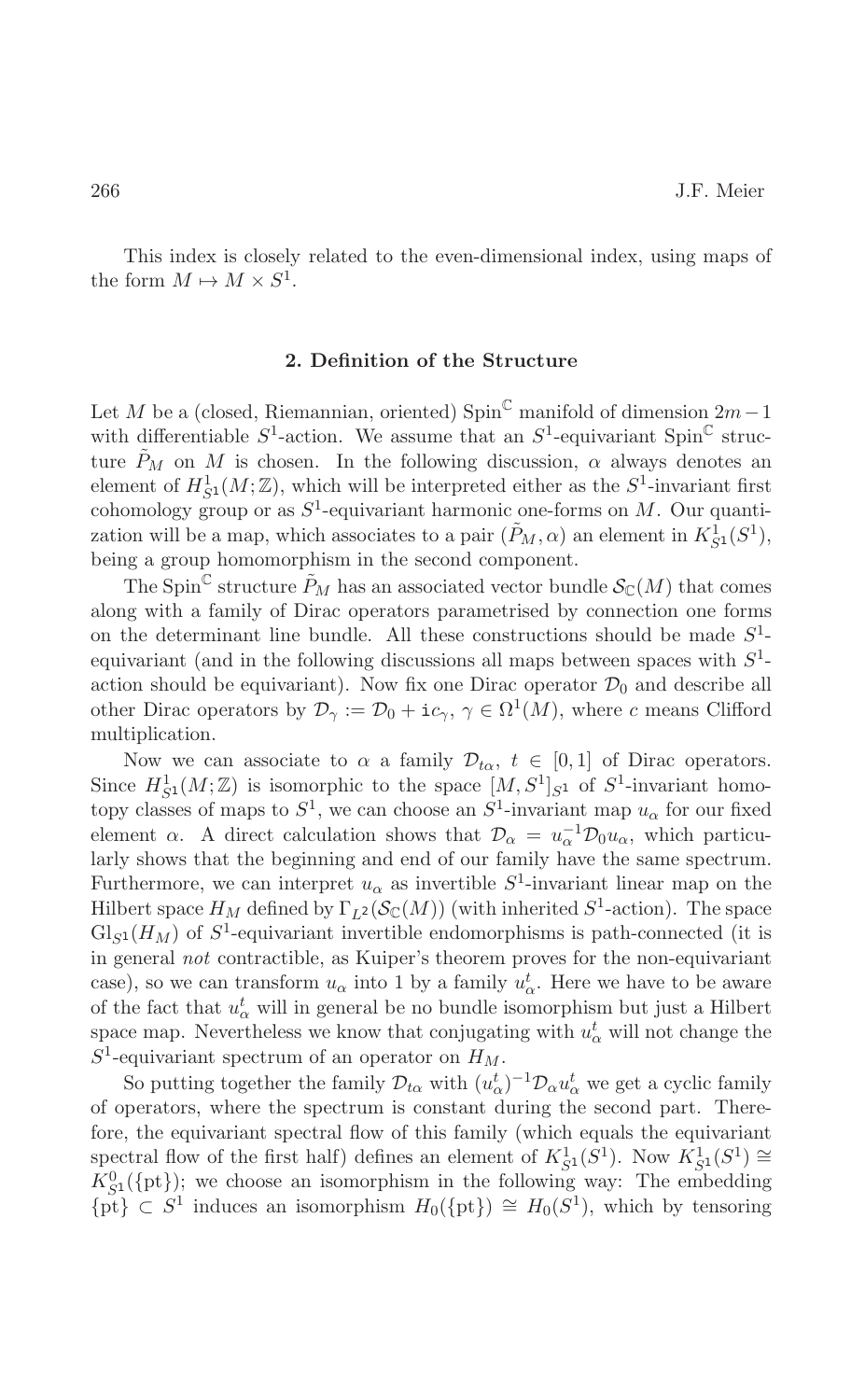with  $R(S^1)$ , Poincare-duality and the Chern character defines the isomorphism map. The composition of the map to  $K^1_{S^1}(S^1)$  with this last isomorphism will be our *quantization*. It is a virtual representation of  $S^1$ .

**Lemma 1.** For fixed  $\tilde{P}_M$ , the quantization is a group homomorphism  $Q(M)$  from  $H^1_{S^1}(M; \mathbb{Z})$  to  $K^1_{S^1}(S^1) \cong K^0_{S^1}(\{pt\}).$ 

*Proof.* Let  $\mathcal{D}_0$  be a fixed Dirac operator. Then the spectral flow of  $\mathcal{D}_{\beta}+tic_{\alpha}$ is independent of  $\beta$ ; furthermore, it is independent of the path which connects  $\mathcal{D}_{\beta}$  and  $\mathcal{D}_{\beta+\alpha}$  by homotopy invariance of the spectral flow. Therefore, we can connect  $\mathcal{D}_0$  and  $\mathcal{D}_{\alpha+\beta}$  by touching  $\mathcal{D}_{\alpha}$ . This shows that the spectral flow of  $\alpha + \beta$  is just the sum of the two spectral flows.  $\Box$ 

## 3. Going Up the Stairs

We now want to relate even and odd dimensional quantizations. For this section, let  $M^{2m-1}$  be an odd-dimensional and  $N^{2n}$  be an even-dimensional manifold;  $X$  will serve as placeholder for both.

The easiest way to "go up one dimension" is to replace X by  $X \times S^1$ . This again should be an  $S^1$ -manifold, so that we have to combine the action on X with an action on  $S^1$ . Every non-trivial action on  $S^1$  will force  $X \times S^1$  to be a fixed-point-free space; this leads to a zero index (we already know this from the even-dimensional case, but we will later see that is also true in odd dimensions). So we take an  $S^1$  with trivial action.

Taking the only possible Spin<sup>C</sup> structure on  $S^1$ , we get a Spin<sup>C</sup> structure  $\tilde{P}_{X\times S^1}$  on  $X\times S^1$ .

Let  $data(X)$  be the data we need on X to define a quantization, i.e.

- for dim X even this is  $\{\text{Spin}^{\mathbb{C}} \text{ structures of } X\}$  and
- for dim X odd we have  ${\rm \{Spin}^{\mathbb{C}}$  structures of  $X\} \times H^1_{S^1}(X;\mathbb{Z})$ .

Now we want to find a map  $\nearrow$ : data $(X) \rightarrow data(X \times S^1)$  so that the following diagram commutes:

$$
\det(A) \xrightarrow{Q(X)} K_{S^1}^0(S^1)
$$
\n
$$
\downarrow \qquad \qquad \nearrow
$$
\n
$$
\underbrace{\downarrow}_{\text{data}(X \times S^1)} \qquad (1)
$$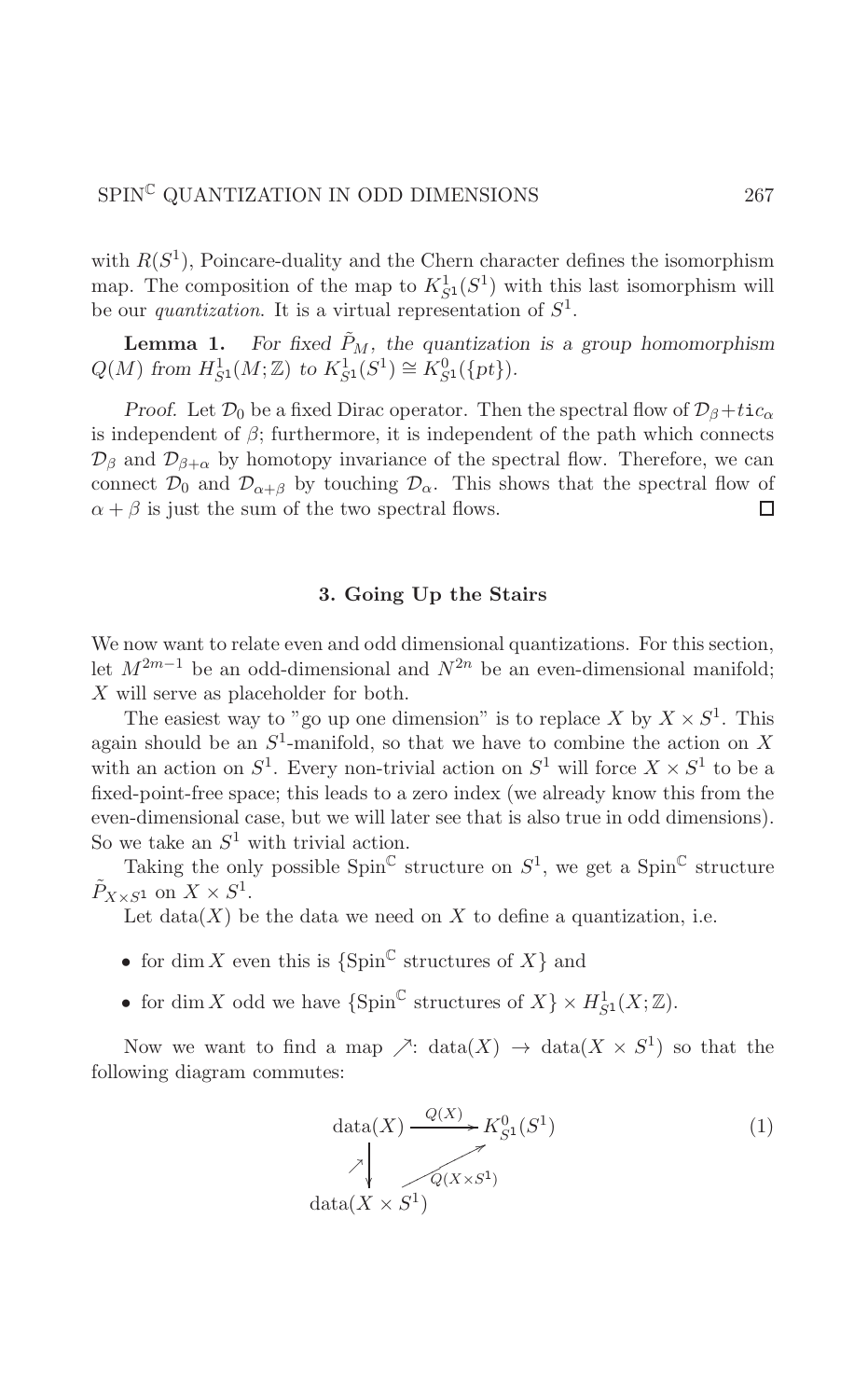**Definition 2.** Let  $e_{S^1}$  be the positive generator of  $H^1_{S^1}(S^1) = H^1(S^1)$ . Then we define  $\nearrow$  to be

- the map which sends  $(\tilde{P}_M, \alpha)$  to  $\tilde{P}_M + \alpha \cup e_{S^1}$ , where the addition of  $\alpha \cup e_{S^1} \in H^2_{S^1}(M;\mathbb{Z})$  means twisting with the respective line bundle (odd case).
- or the map which sends  $\tilde{P}_N$  to  $(\tilde{P}_N, e_{S^1})$  (even case).

Theorem 3. The map  $\nearrow$  just defined makes (1) commutative.

*Proof.* We first argue for  $M$ :

An equivalence of indices of this kind was mentioned in [1]. In a similar fashion, we want to construct an argument out of  $[3]$  and  $[2]$ . Since the periodicity of  $\mathcal{D}_t$  is produced by a twist, we first look at  $M \times [0,1]$  with an equivariant spectral flow from 0 to 1. Following  $[3]$ , p.95, we can identify this spectral flow with the APS-index of  $\frac{\partial}{\partial t} + \mathcal{D}_t$  on the manifold  $M \times [0,1]$ . Now the boundary terms only depend on the equivariant spectra of  $\mathcal{D}_0$  and  $\mathcal{D}_1$ , which are equal. So the boundary terms vanish and we get the index of  $\frac{\partial}{\partial t} + \mathcal{D}_t$  over a twisted bundle over  $M \times S^1$ . This is the same as the index of the even-dimensional Dirac operator after identifying the two vector bundle components  $S^+$  and  $S^$ with the help of  $\frac{\partial}{\partial t}$ .

Now for N: If we apply  $\nearrow$  twice, we again get an even-dimensional manifold  $N \times S^1 \times S^1$ , where the Spin<sup>C</sup>-structure on  $\tilde{P}_{N \times S^1 \times S^1}$  is given by  $\tilde{P}_N + e_{S^1}^1 \cup e_{S^1}^2$ .<br>If we take  $\tilde{P}_{Sq \times S^1} + e_{S^1}^1 \cup e_{S^1}^2$  on  $S^1 \times S^1$ , we get a Dirac operator  $\mathcal{D}_{S^1 \times S^1}$  with index 1. The construction leads to the situation, that the index on  $M \times S^1 \times S^1$ is just the product of the indices on both spaces, so we see that after applying  $\nearrow$  twice, we again have the same quantization. As we already proved the odd-dimensional case, this is enough for the even-dimensional case.  $\Box$ 

In every dimension, there are manifolds with non-trivial Corollary 4. quantization.

*Proof.* We know that  $Q(S^2) \neq 0$  and can then proceed by induction.  $\Box$ 

## 4. The Fixed Point Formula

The even-dimensional Spin<sup> $\mathbb C$ </sup> quantization, described by its character  $\chi$ , can be calculated by a fixed point formula stemming from the Atiyah-Segal-Singerindex theorem. It looks like this: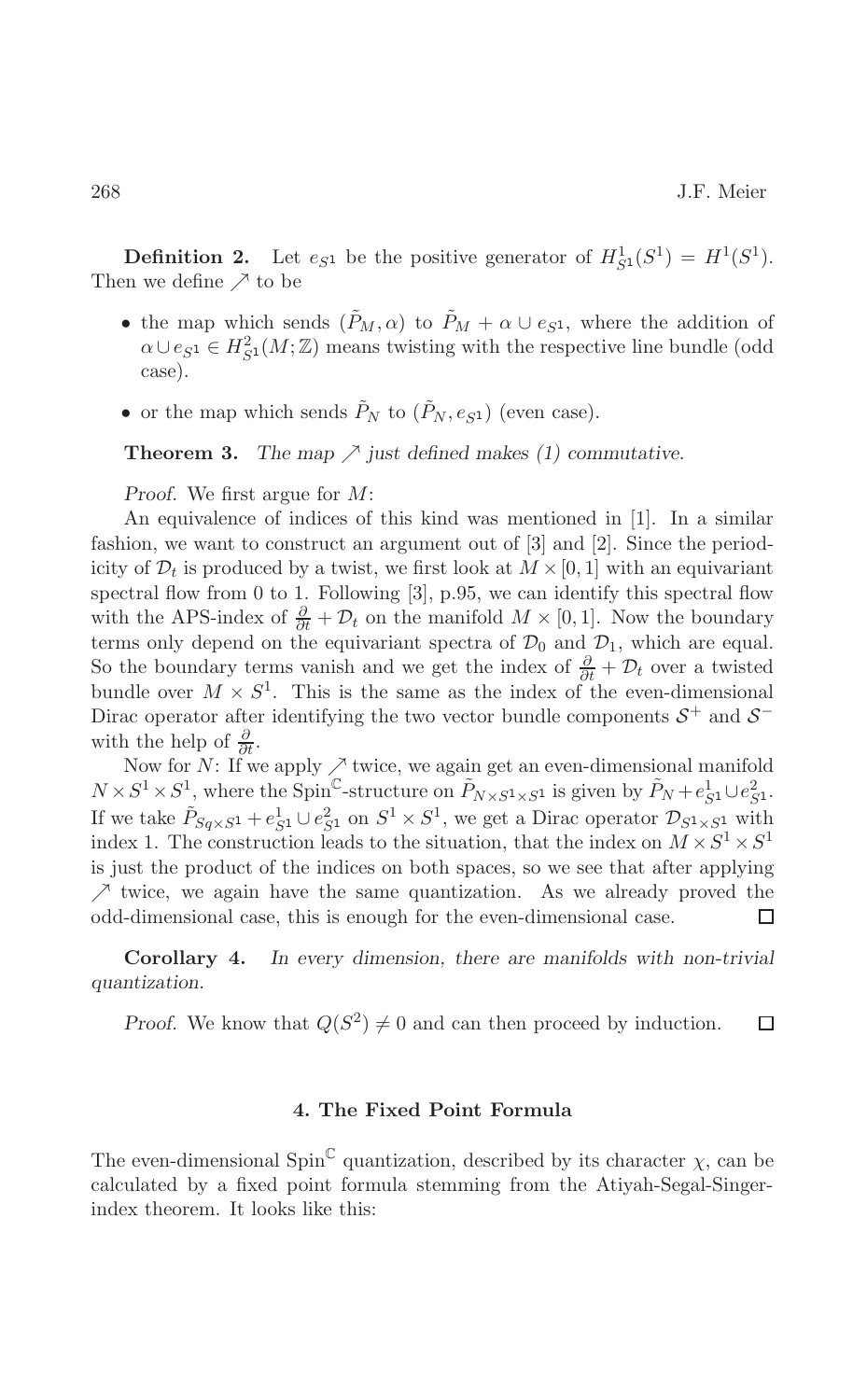$$
\chi(\exp_{S^1}(v)) = \sum_{F \subset N^{S^1}} (-1)^F \cdot (-1)^{m(F)}
$$

$$
\cdot \int_F \exp\left(\frac{1}{2}\tilde{c}_1(L|_F)\right)(v) \cdot \hat{A}(TF) \cdot \hat{A}_e(NF)(v).
$$

Here,  $\exp_{S^1}$  is the exponential map of the Lie-Group  $S^1$ , mapping an element  $v \in \mathfrak{s}_1 \cong \mathbb{R}$  to  $S^1$ , so that the left hand side is an element of  $\mathbb{C}$ . Its value in any neighbourhood of  $0 \in \mathfrak{s}_1$  determines  $\chi$  and therefore  $Q(M)$ .

On the right side, we sum integrals over the (finitely many) fixed point components. Here,  $m(F)$  is the complex codimension of F and  $(-1)^F$  a sign depending on orientations (which is discussed in [5] and is of no great importance here). In the integral itself we use equivariant characteristic classes for the trivial  $S^1$ -space F. Here,  $\tilde{c}_1$  describes the equivariant first Chern class, A the A-roof-class and  $A_e$  the quotient of the equivariant A-roof-class and Eulerclass. The very last term only exists for a bundle which does not contain trivial representations and is only well-defined for small  $v$ . This formula was introduced in  $[4]$ ; a thorough discussion and proof can be found in  $[6]$ . Notice that the terms in the integral are of the form

$$
\sum (\text{cohomology-class}) \cdot (\text{representation of } S^1),
$$

so that the integral transforms this terms into the character of a (virtual) representation (integrals of classes of the wrong dimension are defined to be zero).

Since  $N = M \times S^1$  has the same quantization as M, we can replace N by  $M \times S^1$  in this formula. Our aim is to derive a simplified version of this result, eliminating the detour over  $N$  that we took.

First of all, all fixed point sets in  $M \times S^1$  are of the form  $F \times S^1$  because the action on  $S^1$  is trivial. We especially see that all fixed point sets in M are odd-dimensional; particularly, we have no isolated fixed points anymore. The integral  $\int_{F\times S^1}$  will be thought of as iterated integral  $\int_F \int_{S^1}$ ; the inner integral will be computed in the next paragraphs.

We now want to understand the three terms involved in the formula and start at the very end: The bundle  $N(F \times S^1)$  in  $T(M \times S^1)$  is (equivariantly) the same as the bundle  $\pi_{S^1}^*(NF)$  where  $\pi_{S^1}: F \times S^1 \to F$  denotes the projection (sometimes also the projection of  $M \times S^1$  to M). Since  $\pi_{S^1}^*$  is a group homomorphism commuting with characteristic classes, we can replace  $A_e(N(F \times S^1))$ by  $\pi_{S1}^*(A_e(NF)).$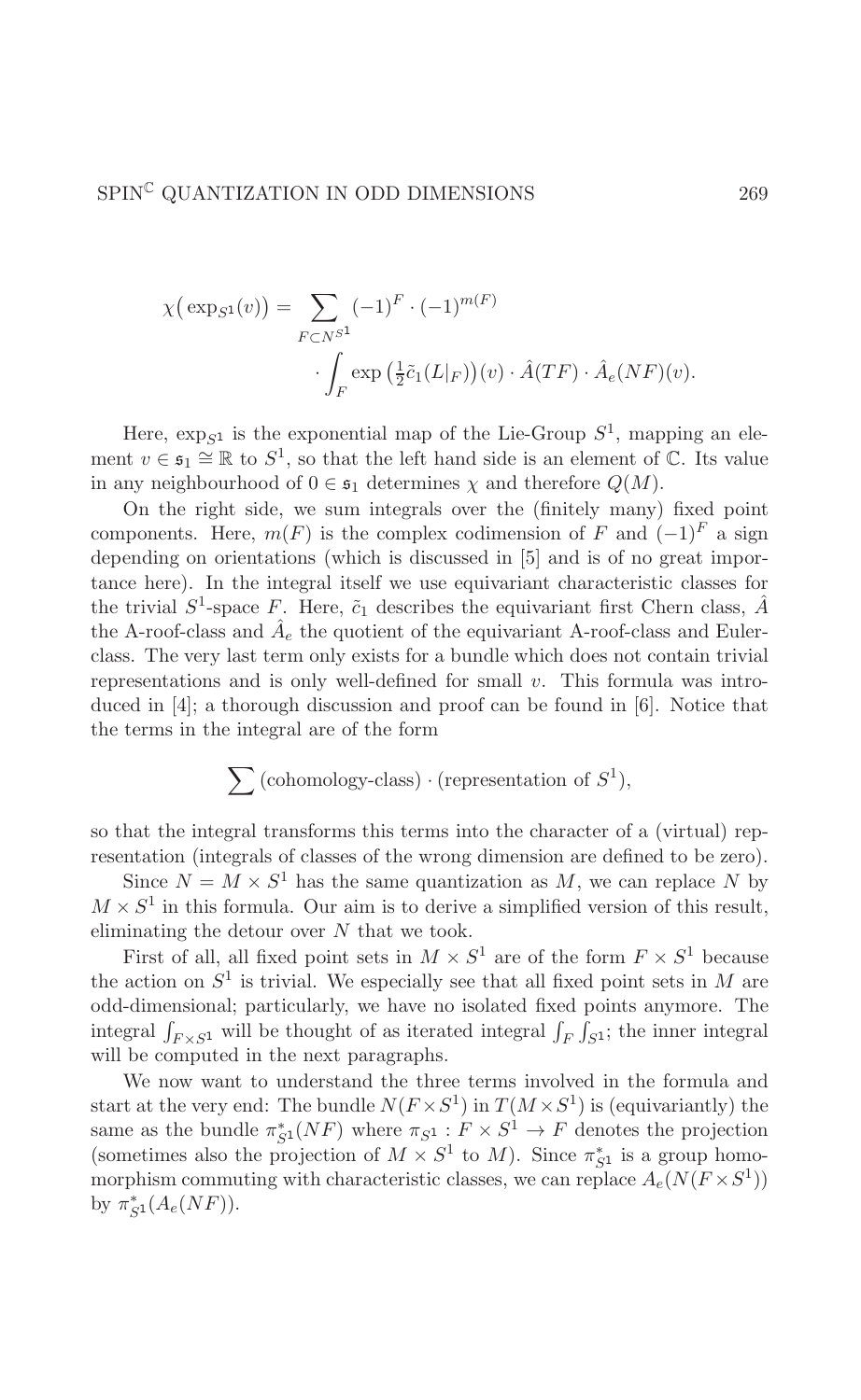For  $A(T(F \times S^1))$  notice that  $T(F \times S^1) = \pi_{S^1}^*(TF) \oplus \pi_F^*(TS^1)$ . The A-roof class is multiplicative under direct sums of vector bundles; furthermore it is just 1 on trivial bundles like  $TS^1$ . So we get  $\pi_{S^1}^*(A(TF))$ .

The first Chern class of the determinant line bundle splits into two parts: The bundle L over M gives us a class  $\exp\left(\frac{1}{2}\pi_{\mathcal{S}_1}^*(\tilde{c}_1(L))\right)$  while the twisting with the bundle of (equivariant) first Chern class  $\alpha \cup e_{S^1}$  gives an extra term  $\exp(\alpha \cup e_{S1})$ . So the situation looks like this:

$$
\chi(\exp_{S^1}(v))
$$
\n
$$
= \sum_{F \subset M^{S^1}} (-1)^F \cdot (-1)^{m(F)} \cdot \int_F \int_{S^1} \exp(\alpha|_F \cup e_{S^1})
$$
\n
$$
\cdot \pi_{S^1}^* \Big( \exp\left(\frac{1}{2}\tilde{c}_1(L|_F)\right)(v) \cdot \hat{A}(TF) \cdot \hat{A}_e(NF)(v) \Big)
$$
\n
$$
= \sum_{F \subset M^{S^1}} (-1)^F \cdot (-1)^{m(F)} \cdot \int_F \Big( \exp\left(\frac{1}{2}\tilde{c}_1(L|_F)\right)(v) \cdot \hat{A}(TF)
$$
\n
$$
\cdot \hat{A}_e(NF)(v) \int_{S^1} \exp(\alpha|_F \cup e_{S^1}) \Big)
$$
\n
$$
= \sum_{F \subset M^{S^1}} (-1)^F \cdot (-1)^{m(F)}
$$
\n
$$
\cdot \int_F \exp\left(\frac{1}{2}\tilde{c}_1(L|_F)\right)(v) \cdot \hat{A}(TF) \cdot \hat{A}_e(NF)(v) \cdot \alpha|_F.
$$

Note that this again shows that the quantization is a group homomorphism in  $H_{S^1}^1(M; \mathbb{Z})$  and furthermore, that it only depends on the value of  $\alpha$  on the different fixed point components (if  $\alpha|_F = 0$  the component F does not deliver anything for  $Q(M)$ .

## 5. Additivity and  $[Q, R] = 0$

The important theorems for "Additivity under Cutting" and "Quantization" commutes with Reduction" can now be easily transferred to the odd-dimensional world. For that we first have to make some definitions.

As in the even-dimensional case, let  $Z \subset M$  be a splitting hypersurface with a free  $S^1$ -action. Then the reduced manifold  $M_{\text{red}}$  is given by  $Z/S^1$ . The cut-spaces  $M_{\text{cut}}^{\pm}$  are constructed as in the even-dimensional case. To define the quantization of  $M_{\text{red}}$  and  $M_{\text{cut}}^{\pm}$  we have to carry the invariant one-form  $\alpha$  with us: We take  $(\alpha|Z)/S^1$  on  $M_{\text{red}}$  and a similar restriction on  $M_{\text{cut}}^{\pm}$ . Then we have: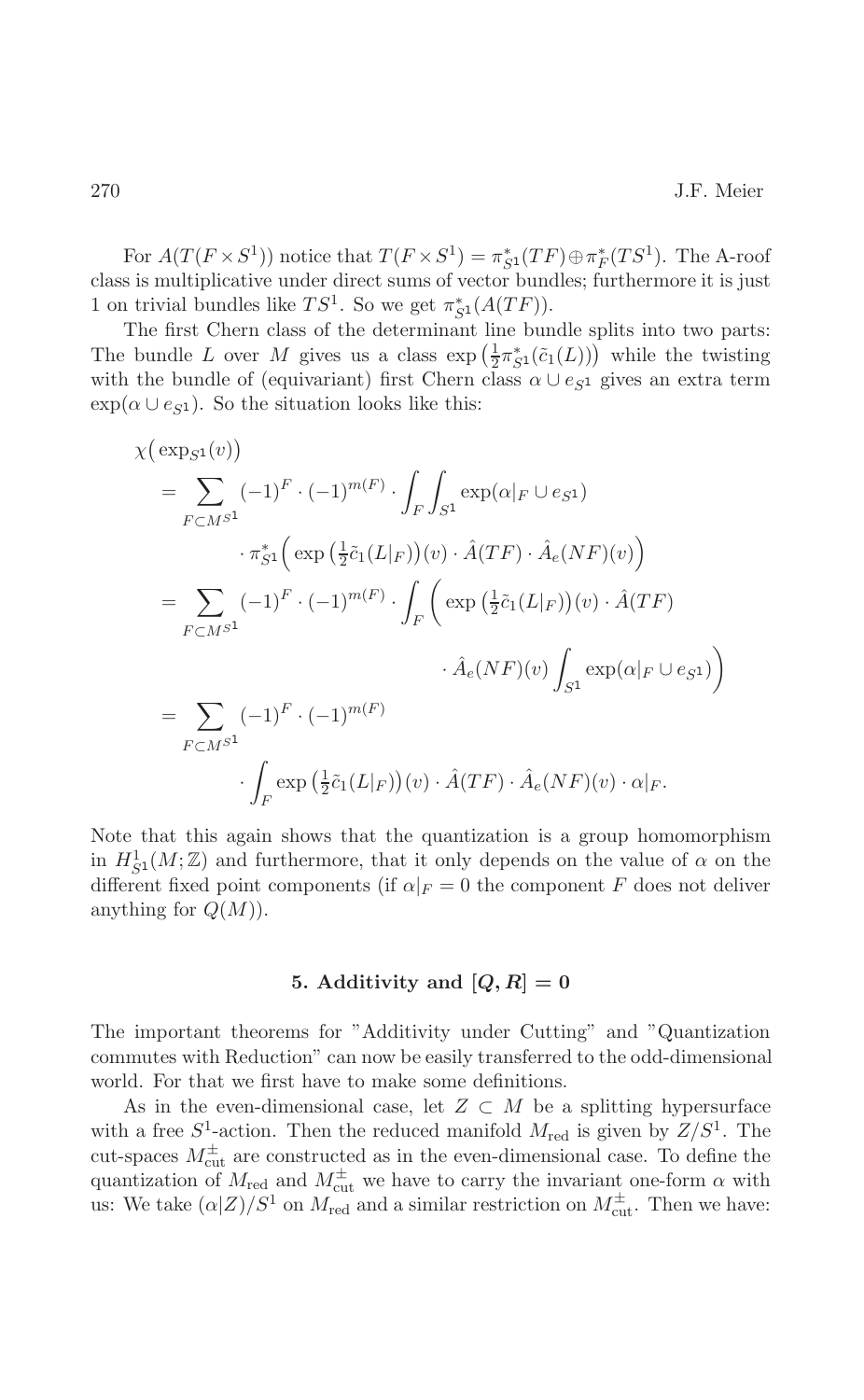Theorem 5. In the case of odd-dimensional manifolds, assuming the adjusted hypotheses above, "Additivity under Cutting", which means

$$
Q(M) = Q(M_{cut}^+) + Q(M_{cut}^-),
$$

and "Quantization commutes with reduction", which is

$$
[Q,\,R]=0
$$

holds.

*Proof.* Take the manifold  $M \times S^1$  with splitting hypersurface  $Z \times S^1$ . Since the addition of  $\alpha \cup e_{S^1}$  and the constructions on the Spin<sup>C</sup> structures commute, the theorems for  $M \times S^1$  imply the same ones for M.  $\Box$ 

#### 6. The Situation in 3 Dimensions

The lowest dimension that seems worth investigating is three. The fixed point set of a non-trivial  $S^1$ -action on M consists of a finite union of circles. The fixed point formula becomes significantly easier.

## 6.1. The Fixed Point Formula Revisited

Since we are integrating over circles, and we already have a one-form  $\alpha$  involved, we know that all integrals with further "form-parts" have to vanish. So it is enough to extract the "pure representation part" of each of the other three terms. For  $\exp\left(\frac{1}{2}\tilde{c}_1(L|_F)\right)$ , this is  $z^{\frac{1}{2}\mu_F}$  (where  $\mu_F$  is the degree of the representation of  $S^1$  on  $L|_F$ ). For  $\hat{A}_e(NF)$  this is just the action of  $S^1$  on the (real, two-dimensional) vector bundle NF (called  $z^{\frac{1}{2}n_F}$ ). So we get

$$
\chi(z) = \sum_{F} z^{\frac{1}{2}(\mu_F + n_F)} \cdot \int_{F} \alpha|_F.
$$

## 6.2. Invariant Hypersurfaces

Let  $Z \subset M$  be a 2-dimensional hypersurface, invariant under the action of  $S^1$ . The fixed point set of this action may consist of the whole of  $Z$ ; otherwise it just consists of isolated points (or vanishes completely). Since the fixed point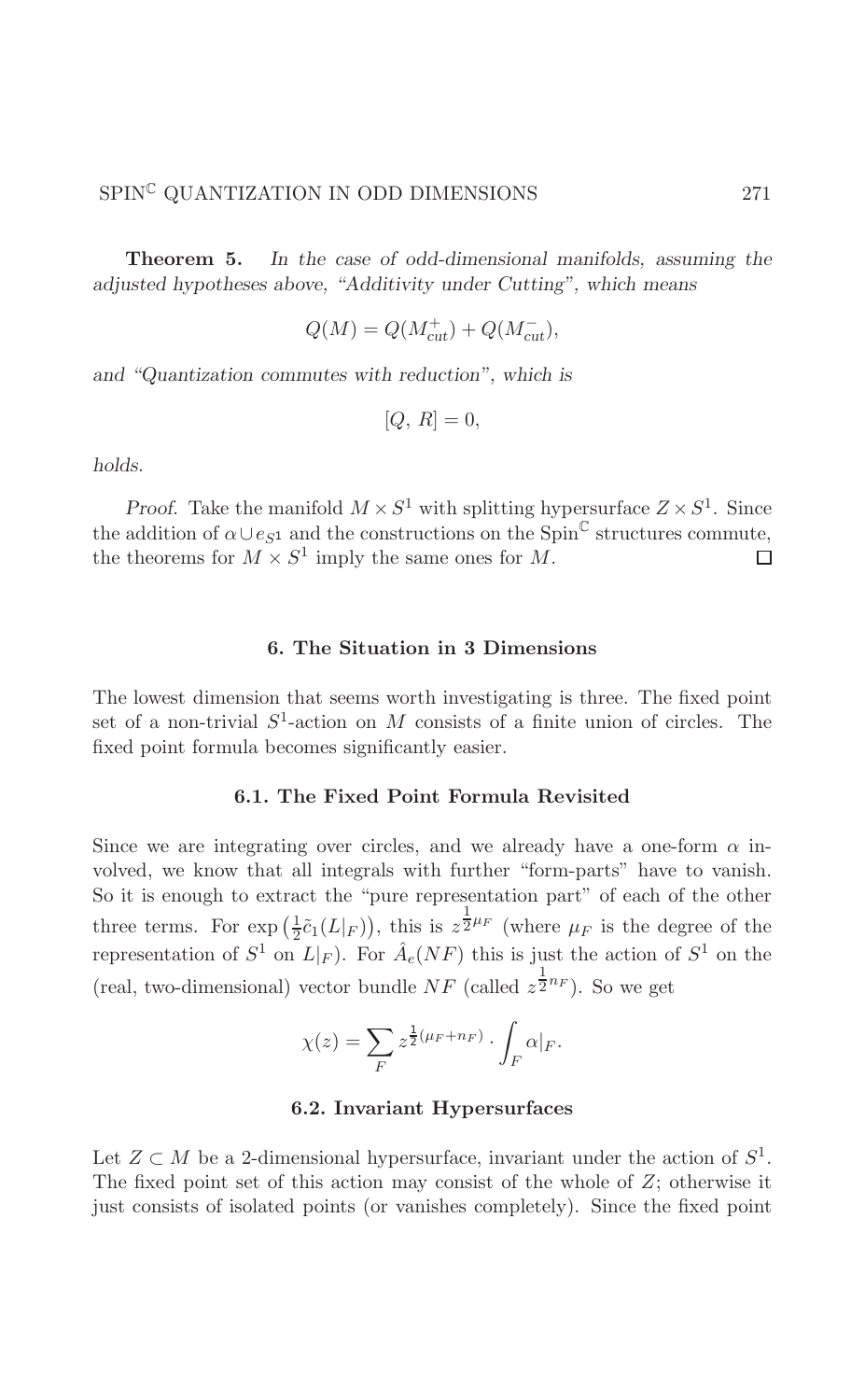set on  $Z$  is part of the fixed point set on  $M$ , which consists of odd-dimensional manifolds, the first case implies that  $Z$  lies in a three-dimensional component F of the fixed point set; since F has to be open and closed, we have  $F = M$ , which is boring.

So we rule out cases in which the action on  $Z$  is trivial. This leaves us only with the cases  $Z \cong S^2$  and  $Z \cong T^2$ , since surfaces of higher genus do not offer us non-trivial  $S^1$ -actions. We investigate the two cases:

## 6.2.1. The 2-Sphere

The 2-sphere lacks a fixed-point free  $S^1$ -action, so we cannot use it as a splitting hypersurface in the sense of quantization. Nevertheless, we can look at this surface in the context of connected sums. We equip  $S^2$  with the rotational action (around the z-axis) of speed  $l \in \mathbb{Z}$  (which is essentially the only action on  $S^2$ ), calling it  $S_l^2$ . Now, if two manifolds  $M_1$  and  $M_2$  have open balls  $B_{\pm l}^3$  bounding  $S_l^2$  and  $S_{-l}^2$  we can form an equivariant connected sum.  $M_1 \# M_2$ inherits an equivariant  $Spin^{\mathbb{C}}$  structure, since both  $Spin^{\mathbb{C}}$  structures can be identified over  $B_{+l}^3$ .

What happens to the fixed point set in this construction? The  $S^1$ -components not touching  $S_{\pm l}^2$  do not change, the two 1-spheres going through the poles of  $S_{+l}^2$  will be connected to one big  $S^1$ . Before we discuss the fixed points further, we have a look at our invariant first cohomology and line bundles:

Since the cohomology in dimension 1 and 2 is additive, we write every element of  $H_{S^1}^1(M_1 \# M_2)$  as  $\alpha_1 + \alpha_2$ , where  $\alpha_i$  are representatives of  $H_{S^1}^1(M_i)$ with  $\alpha_i|B_{\pm l}^3 \equiv 0$ . Every (equivariant) line bundle L will be written as  $L_1 \otimes L_2$ , where  $L_i$  is a line bundle over  $M_i$  extended over  $M_{2-i}$  by trivialising it over  $B_{+i}^3$ in a non-equivariant fashion (i.e. it becomes topologically trivial with maybe non-trivial  $S^1$ -action). Notice that if  $L_1$  and  $L_2$  are the determinant line bundles for the two Spin<sup>C</sup> structures on  $M_1$  and  $M_2$ , then the resulting Spin<sup>C</sup> structure will have  $L_1 \otimes \overline{L_2}$  as determinant line bundle (in the sense just explained).

By  $F_1$  and  $F_2$  we denote the two fixed point components which are connected by #. We have to analyse the resulting component F of  $M_1 \# M_2$  with the fixed point formula.

First of all, notice that the integral splits into  $\int_{F_1} \alpha_1 + \int_{F_2} \alpha_2$ , since we chose our one-forms to be supported only in their own "half" of the connected sum. The spinning number l of the sphere implies that  $n_F = l$ . Since our determinant line bundle is given by  $L_1 \otimes L_2$ , we get  $\mu_F = \mu_{F_1} + \mu_{F_2}$ . So we have

$$
Q(M_1 \# M_2) = Q(M_1) + Q(M_2) + D(F),
$$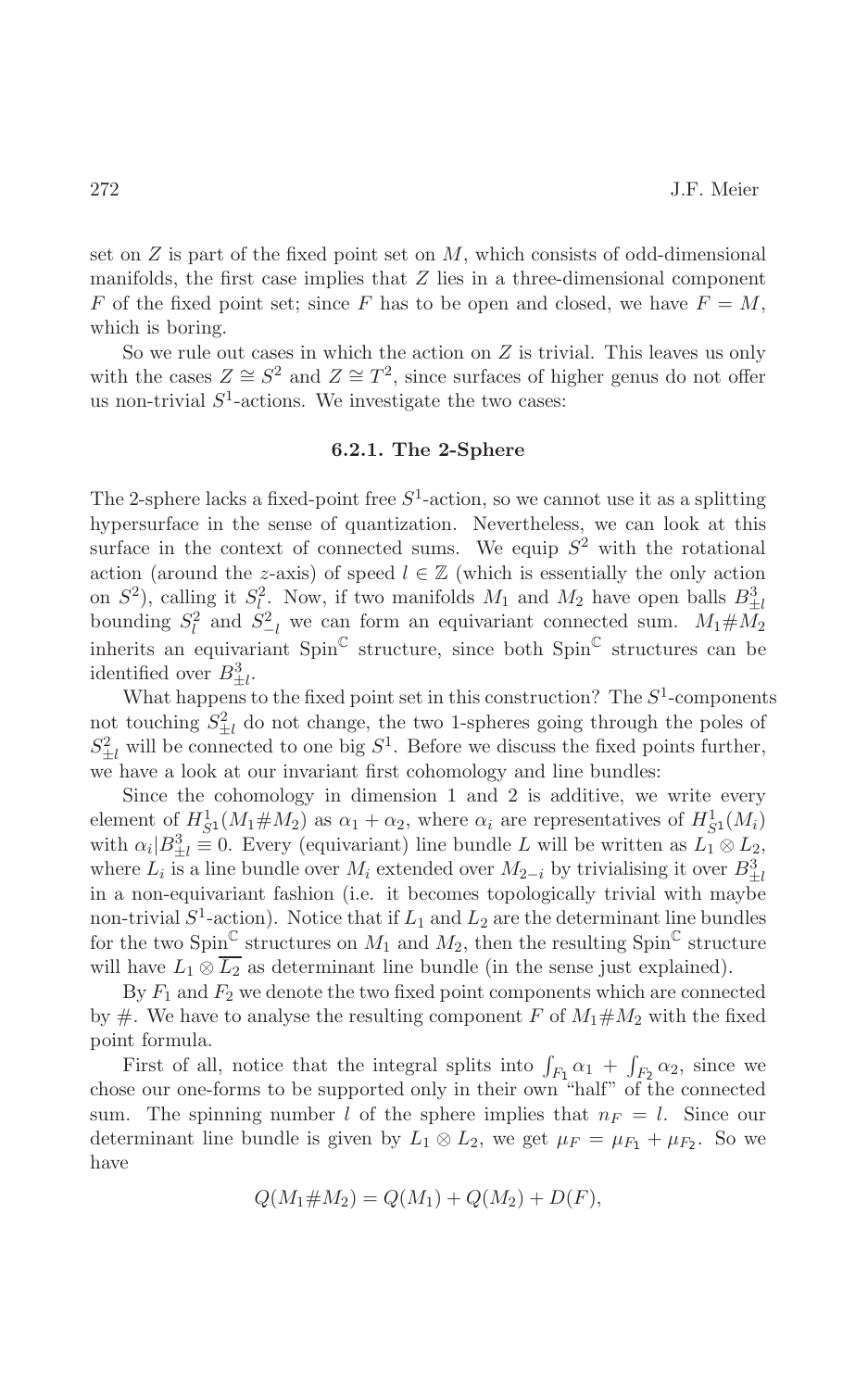where  $D(F)$  is given as

$$
\left(z^{\frac{1}{2}(l+\mu_{F_1}+\mu_{F_2})}-z^{\frac{1}{2}(l+\mu_{F_1})}\right)\int_{F_1}\alpha_1+\left(z^{\frac{1}{2}(l+\mu_{F_1}+\mu_{F_2})}-z^{\frac{1}{2}(l+\mu_{F_2})}\right)\int_{F_2}\alpha_2.
$$

## 6.2.2. The 2-Torus

Every non-trivial  $S^1$ -action on the two-torus is free. From the discussion above we know that toruses with free  $S^1$ -action are the only possible splitting hypersurfaces. The reduction then is an  $S^1$  (without a group action). We have a short look at the quantization of such an  $S^1$ :

There is just one  $Spin^{\mathbb{C}}$  structure, combined with a one-dimensional space  $H^1_{S_1}(S^1) \cong H^1(S^1) \cong \mathbb{Z}$ . The quantization map is just the Chern character  $H^{\mathbb{I}}(S^1) \cong K^1(S^1).$ 

So if  $M_{\text{red}}$  consists of k components, we get a map of the form

$$
H^1(S^1) \oplus H^1(S^1) \oplus \cdots \oplus H^1(S^1) \to K^1(S^1)
$$

where we get one summand for every component of  $M_{\text{red}}$ . Please note, that in the  $[Q, R]$ -theorem, we just apply the quantization map to the subspace of  $H^1(S^1) \oplus H^1(S^1) \oplus \cdots \oplus H^1(S^1)$  which consists of the image of  $\iota^*(H^1(M))$ where  $\iota: M_{\text{red}} \to M$  is the embedding.

Let us now come to some examples.

#### 6.3. Examples

For the connected sums, we get a nice playground by repeatedly connecting  $S^2 \times S^1$  along balls around the poles; the action is given by a twist of speed l on the  $S^2$  and the trivial action on  $S^1$ . Of course, for  $S^2 \times S^1$ , the index is just given by mapping the  $S^2$ -index with  $\nearrow$  to  $S^2 \times S^1$  (the  $S^2$ -index is calculated in detail in  $[5]$  and  $[6]$ ).

If we look at  $S^3$ , we can do the following: Representing elements as  $(z_1, z_2)$ with  $|z|=1$ , we find splitting hypersurfaces for fixed  $0 < |z| < 1$ . For every  $(n_1, n_2) \in \mathbb{Z}^2$  we get an  $S^1$ -action on  $S^3$ . For it to be free on a surface Z we have to assume that  $gcd(n_1, n_2) = 1$ . If both  $n_1$  and  $n_2$  are non-zero, there are no fixed points on  $S^3$ , so  $Q(S^3)$  is the zero-map. In general, we know that  $R \circ Q = Q \circ R = 0$ , since  $H_{S^1}^1(S^3) \to H^1(S^1)$  is the zero map which implies that the quantization on the reduced manifold is always zero.

What about  $T^3 = \mathbb{R}^3/\mathbb{Z}^3$ ? We get a number of  $S^1$ -actions on  $T^3$  of the form  $(z^{n_1}, z^{n_2}, z^{n_3})$ . Now we choose Z to consist of two 2-tori, on which the